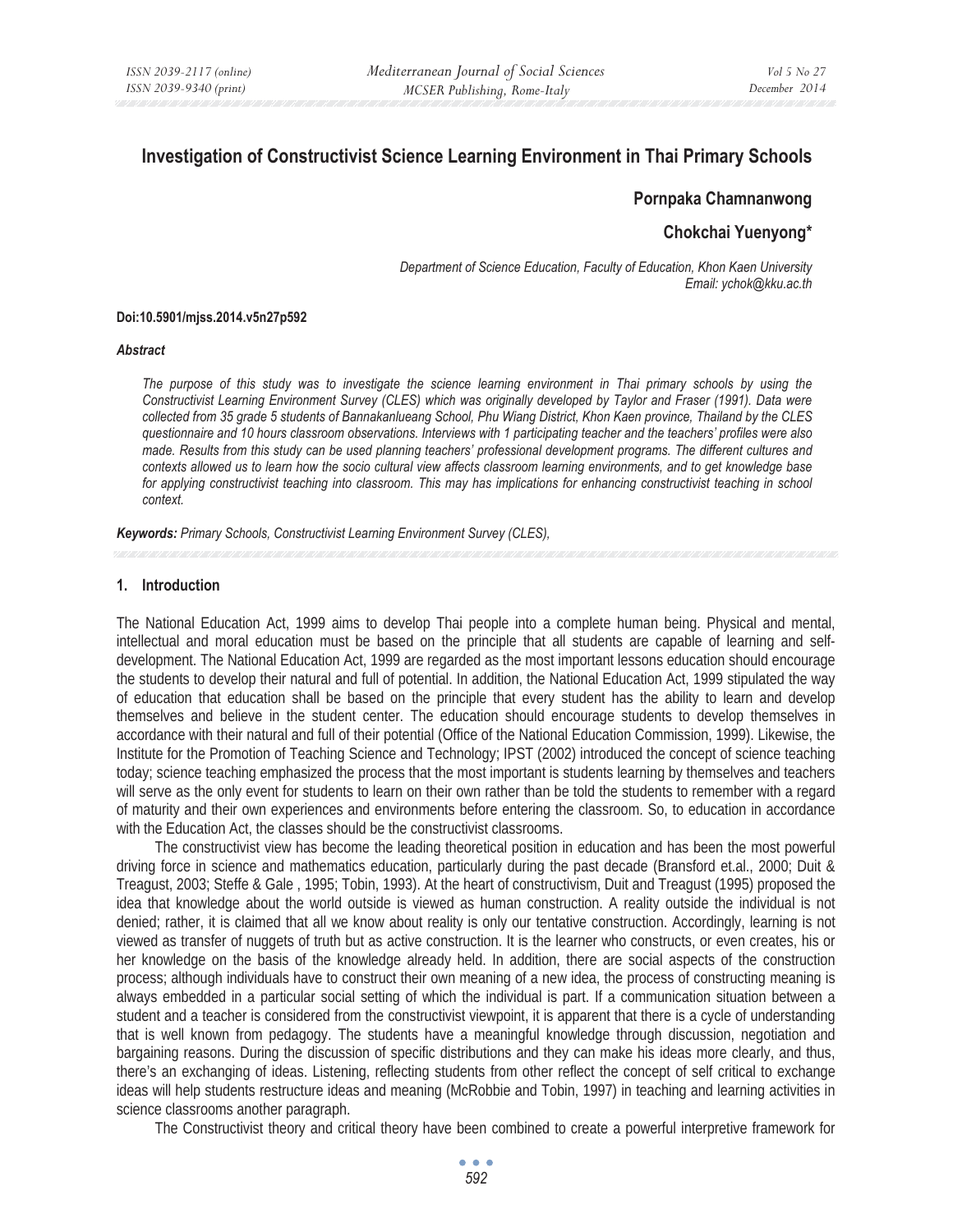| ISSN 2039-2117 (online) | Mediterranean Journal of Social Sciences | Vol 5 No 27   |
|-------------------------|------------------------------------------|---------------|
| ISSN 2039-9340 (print)  | MCSER Publishing, Rome-Italy             | December 2014 |

examining science teaching. The lack of knowledge about NOS of teachers and students leads to: passive learning style/ students are afraid of making mistake, hard for students to use school knowledge in everyday situation, decrease students' promotion enthusiasm in learning science. Learning NOS is very important in constructivist classroom

The original version of the CLES was based on a theory of constructivism that underpins recent research in science and mathematics education that is concerned with developing teaching approaches that facilitate students' conceptual development (Driver, 1989). This *conceptual change* research highlights: (1) the key role of students' *prior knowledge* in their development of new conceptual understandings, especially the problematic role of students' alternative conceptions; and (2) the reflective process of interpersonal *negotiation* of meaning within the consensual domain of the classroom community.

However, our research on teachers' development of constructivist pedagogies has shown how readily traditional teacher-centered classroom environments can assimilate conceptual change perspectives and remain largely unchanged (Taylor, 1992, 1993, 1994). We have found that the rationality of traditional teacher-centered classrooms is dominated by two cultural myths: (1) an *objectivist view* of the nature of scientific and mathematical knowledge; and (2) a complementary *technical controlling interest*? that views the curriculum as a product to be delivered. If classroom learning environments are to feature negotiation and meaning-making, then teachers need to be empowered to deconstruct these repressive myths.

Nowadays, Thai education run through this education law for twelve years apart but we do not exactly sure Thai education context is constructivist based learning or not. According to this argument we would like to investigate constructivist learning in science classroom. Therefore, Constructivist Learning Environment Survey (CLES) was selected in this study. The CLES (Taylor, Fraser, & Fisher, 1997) was the instrument that helps teachers and researchers to evaluate the degree of a particular classroom's environment which consist with a constructivist epistemology, and helps teachers to reflect on their epistemological assumptions and recast their instruction.

The main purposes of this study are:

To investigate the use of an existing instrument, the Constructivist Learning Environment Survey (CLES), for providing information of the classroom learning environments of beginning science teachers.

# **2. Methodology**

### *2.1 Method*

This research made use of qualitative paradigms: a qualitative paradigm used interpretive analysis. Interpretive research explores to explain and interpret human behavior derived from their natural setting rather than form laws about it (Marriam, 1998;). The paper adapted the Constructivist Learning Environment Survey (CLES) is being used in the present study to assess both teachers' and students' perceptions of classroom learning environments actual and preferred forms, observation and interview to investigate the learning environment in learning of science classrooms at Bannakanlueang School, Phu Wiang District, Khon Kaen Province, Thailand as well as to illustrate the teachers' opinions from the perspective of constructivist.

# *2.2 Participant*

The participants were consist of Grade 5 students, and Chan science teacher at Bannakanlueang School, Phu Wiang District, Khon Kaen. The samples were 35 Grade 5 students and a female science teacher in her 48 years old age. She has the experiences in science teaching for 10 years.

# *2.3 Instruments*

There are two instruments including classroom observation and interview. The classroom observation aimed to examine constructivist learning environment. The framework of observation regarded on Taylor et al. (1997)'s constructivist Learning Environment Survey (CLES) observation. This classroom observation called the CLES observation. The interviews were applied to probe further what teacher and students did in classroom regarding on the CLES. Table 1 is a brief summary of the key issues of the CLES, which were taken from Taylor et al. (1997).

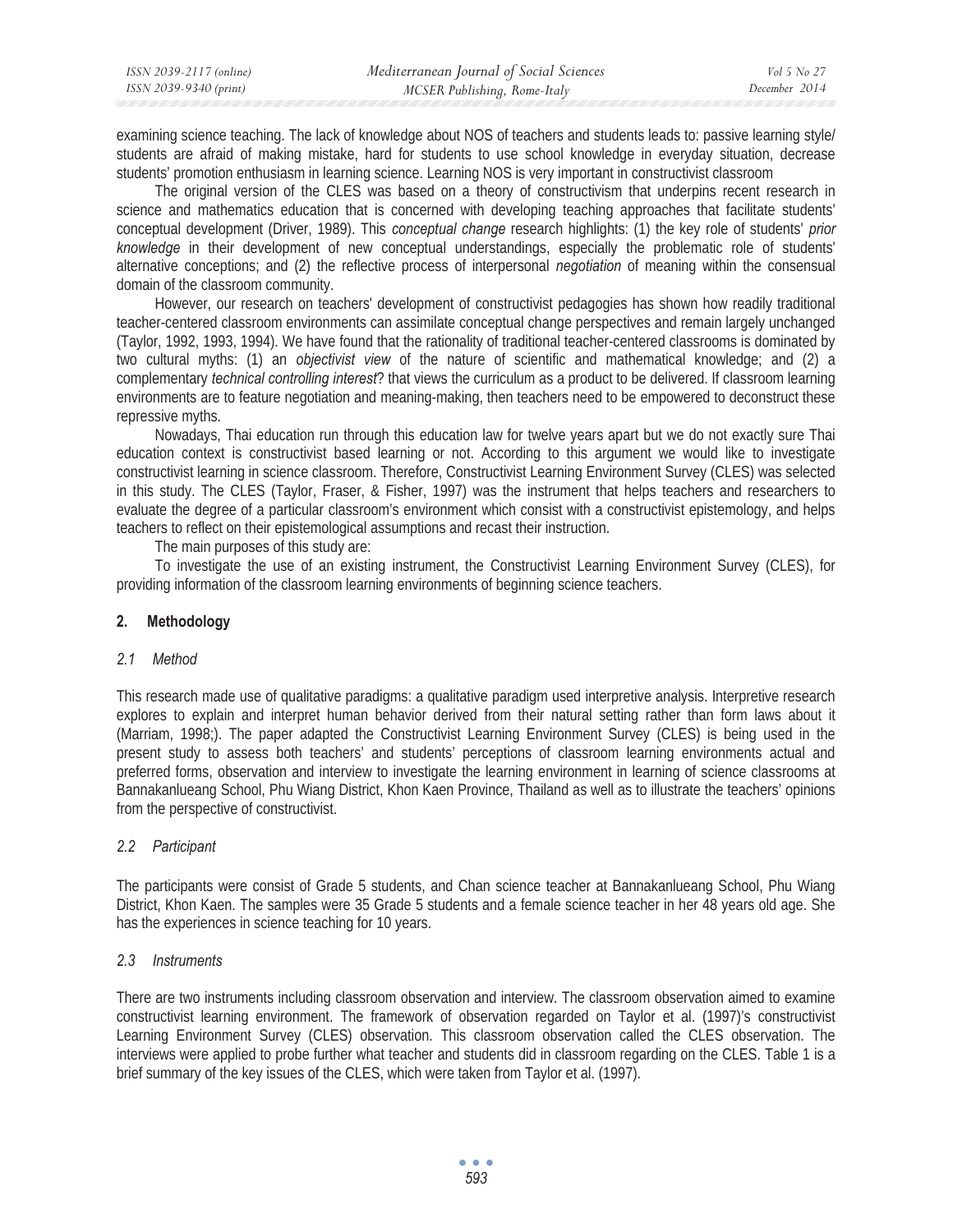| <b>Scales</b>     | Scale description                                                                    | Item Sample (Actual form)           |
|-------------------|--------------------------------------------------------------------------------------|-------------------------------------|
| Personal          | Extent to which teachers relate science to students out of school experiences.       | In this class, I learn about the    |
| relevance         |                                                                                      | world outside of school.            |
| <b>Scientific</b> | Extent to which opportunities are provided for students to experience scientific     | In this class, I learn that science |
| uncertainty       | knowledge as arising from theory dependent inquiry.                                  | has changed over time.              |
| Critical voice    | Extent to which a social climate has been established in which students feel that it | In this class, It's OK for me to    |
|                   | is beneficial to question the teacher's pedagogical plans and methods to express     | ask the teacher 'Why do I have      |
|                   | concerns about any impediments to their learning.                                    | to learn this?'                     |
| Shared            | Extent to which students are invited to share with the teacher control of the        | In this class, I help the teacher   |
| control           | learning environment.                                                                | to plan what I'm going to learn.    |
| Student           | Extent to which opportunities exist for students to explain and justify to other     | In this class, I talk with other    |
| negotiation       | students their newly developing ideas.                                               | students about how to solve         |
|                   |                                                                                      | problems.                           |

**Table 2:** Scales, Scale Descriptions and Sample Items of the CLES, taken from Taylor et al. (1997).

The preferred form have similar statements as in the actual form, with the phrase "would preferred" were added.

The theoretical framework of constructivist classroom learning environment regarded Taylor, Fraser, and White (1994)'s constructivist learning environment framework. Taylor et. al. (1994) provided the Constructivist Learning Environment Survey (CLES) based on five dimension of constructivist teaching. These included Personal Relevance (PR), Student Negotiation (SN), Shared Control (SC), Critical Voice (CV), and Uncertainty (UN) (Taylor, Fraser, & White, 1994;Taylor,1991; Taylor, & Fisher, 1997).

Personal Relevance (PR) focuses on the connectedness of school science to students' out-of-school experiences, and with making use of students' everyday experiences as a meaningful context for the development of students' scientific and mathematical knowledge.

Uncertainty(UN) refers to the extent to which opportunities are provided for students to experience scientific knowledge as arising from theory-dependent inquiry involving human experience and values, and as evolving, nonfoundational, and culturally and socially determined.

Critical Voice (CV) examines the extent to which a social climate has been established in which students feel that it is legitimate and beneficial to question the teacher's pedagogical plans and methods, and to express concerns about any impediments to their learning.

Shared Control (SC) is concerned with students being invited to share with the teacher control of the learning environment, including the articulation of learning goals, the design and management of learning activities, and the determination and application of assessment criteria.

Student Negotiation (SN) is scale assesses the extent to which opportunities exist for students to explain and justify to other students their newly developing ideas, to listen attentively and reflect on the viability of other students' ideas and, subsequently, to reflect self-critically on the viability of their own ideas.

### **3. Data Collection**

The description of method and data collection was explained concerning on the audit trailing. The science teacher, being called Chan in this paper, taught in the classroom that we observed. She was explained the aim of the research. The CLES observation and interviewing were applied to interpret Chan's classroom constructivist learning environment. Data collection was carried out for three weeks. The CLES observation and interview were done one time a week. The CLES interview was done after classroom observation.

### **4. Data Analysis**

The CLES observation and interview provided the lens of constructivist learning environment. The teacher and students' discourses, and students' tasks were interpreted and categorized regarding Taylor, Fraser, and White (1994)'s CLES theoretical framework. The think description and peer debriefing were considered for creditability.

### **5. Results and Discussion**

Grade 5 primary school classrooms could be clarified constructivist learning environment regarding to the CLES

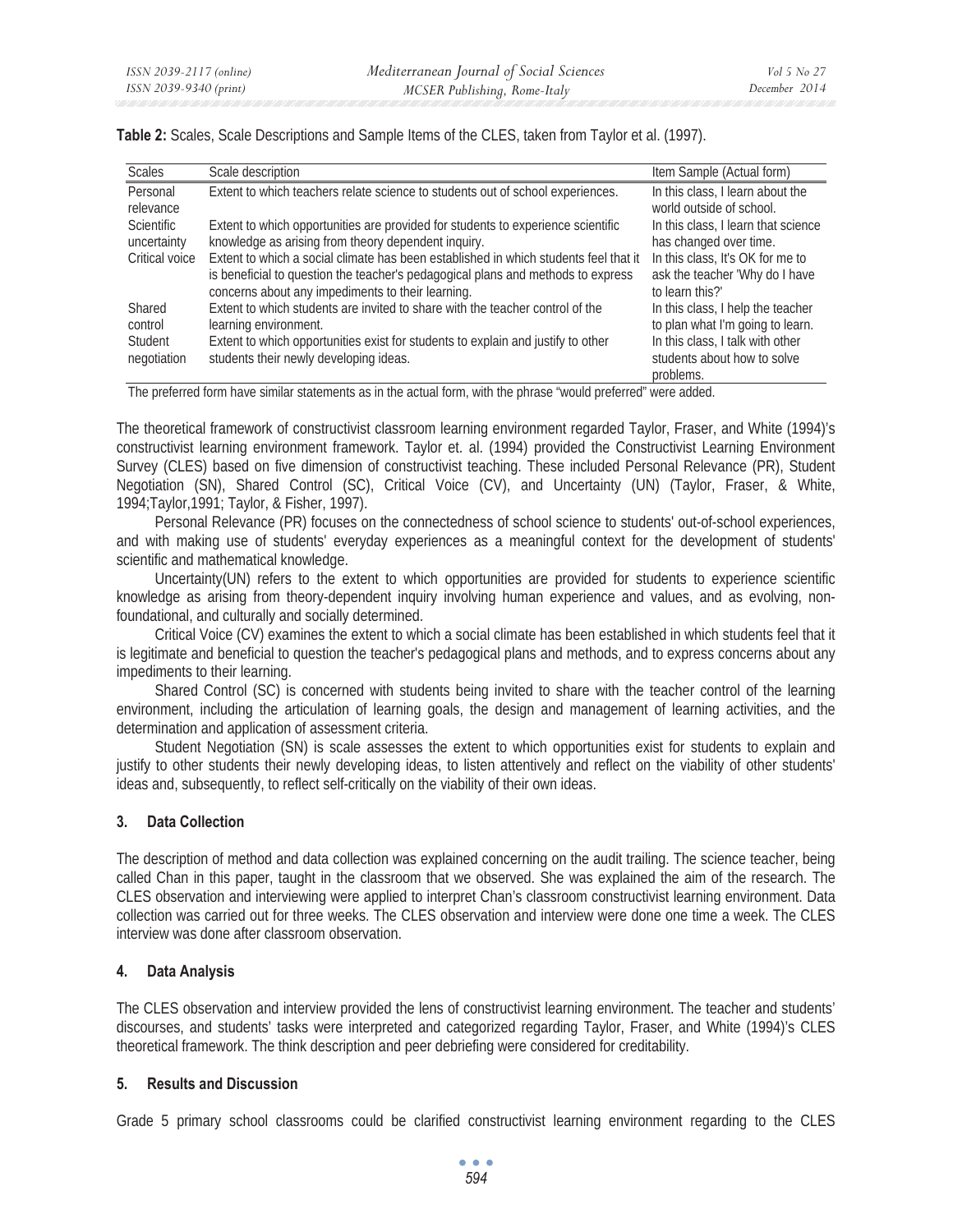framework. Therefore, the aspects of personal relevance (PR), uncertainty (UN), critical voice (CV), shared control (SC), and student negotiation (SN) will be examined.

### *5.1 Personal Relevance*

Personal relevance: focuses on the connectedness to students' out-of-school experiences, and with making use of students' everyday experiences as a meaningful context for the development of students' scientific knowledge. Classroom observation revealed that Chan realized that the out-of-school experiences were important to help her students know how to apply the school knowledge to their daily lives. She tried to raise examples related to everyday life. For an example, she taught electrical conductor in classroom and then asked students to observe electrical materials in their houses, which one should be conductor or insulator. However, she focused more on the content rather than applying scientific concepts for communicating in everyday life. And, it seemed that Chan had difficulty to apply theory into practice. Her interviewing indicated that she was aware of the importance of students' outside school experiences but she could not often teach science related students' experiences. It's probably she knew a few of teaching strategies for linking science teaching to every life as discourse below. She could not link provided scientific concepts in textbook into everyday life experiences. For example learning about insulation, she assigned students to read the information from textbook instead of doing experiment about insulation or investigating kinds of insulation from students' house or everyday experiences.

*Interviewer: Do you often create opportunities to let your students learn about the world outside of school?* 

*Chan : "Rarely, I know it is important to let your students learn about the world outside of school ,but when students leave the classroom, I cannot take care of them" "I focus on the content of the lesson.* 

*Interviewer: Do you often start a new learning with problems or experiences about the world outside of school?* 

*Chan: "Yes, I often start a new learning with problems or experiences about the world outside of school. Because I think my students can easily understand when I teach them. But I want to teach the content of the lesson before that. I think my students will be benefit from starting a new learning in this way."* 

*Interviewer: Do you think that it is important to help your students know how to apply the school knowledge to their daily lives?* 

*Chan: "Yes, It is important to help my students know how to apply the school knowledge to their daily lives. I think that everything that they learn in school will be used in everyday life. When I teach them, I asked them about its use in everyday life."* 

*Interviewer: Does your lesson involve some interesting things about the world outside of school?* 

*Chan: "I think in some content such as plants and animal, there are some interesting things about the world outside of school. When I teach my students I used instructional questions so that they practice and observe. I will give them notice of the difference in species of plants outside the classroom."* 

*5.2 Scientific Uncertainty* 

*Uncertainty: The examines the extent to which opportunities are provided for students to experience scientific knowledge as arising from theory-dependent inquiry involving human experience and values, and as evolving, non*foundational, and culturally and socially determined. Chan 's classroom observations indicated that she could not *recognize the human experience, values, culturally and socially determined in science for providing her classroom activities. She focused on scientific knowledge in the textbook. Her classroom environment was happened as mentioned earlier may related to her misunderstood on many aspects of the nature of science. This could be seen as her discourse below in which she thought that science: cannot be changed; is able to answer any questions; and is not influenced by peoples' cultural values and opinions.* 

*Interviewer: Do you let your students learn that science cannot always provide answers to problems?* 

*Chan: "No I don't .But I think sometimes I want my students find the answer themselves. I think scientific knowledge has always been able to answer the question."* 

*Interviewer: Do your students learn that sciences (include theories, laws, concepts, explanations…) have changed over time?* 

*Chan: "No, I don't. I think that sciences have not changed over time."* 

*Interviewer: Do your students learn that science is influenced by people's cultural values and opinions?* 

*Chan: "No, I don't. I think science is not influenced by people's cultural values and opinions. Science is learning about the advances in technology and learning about the fact that can be proved.."* 

*Interviewer: Do you think that it will enhance students' outcome if they learn that science is a way to raise questions and seek answers?* 

*Chan: "Yes I do. I know it is important for student learning by raising raise questions and seeking answers. Sometime I*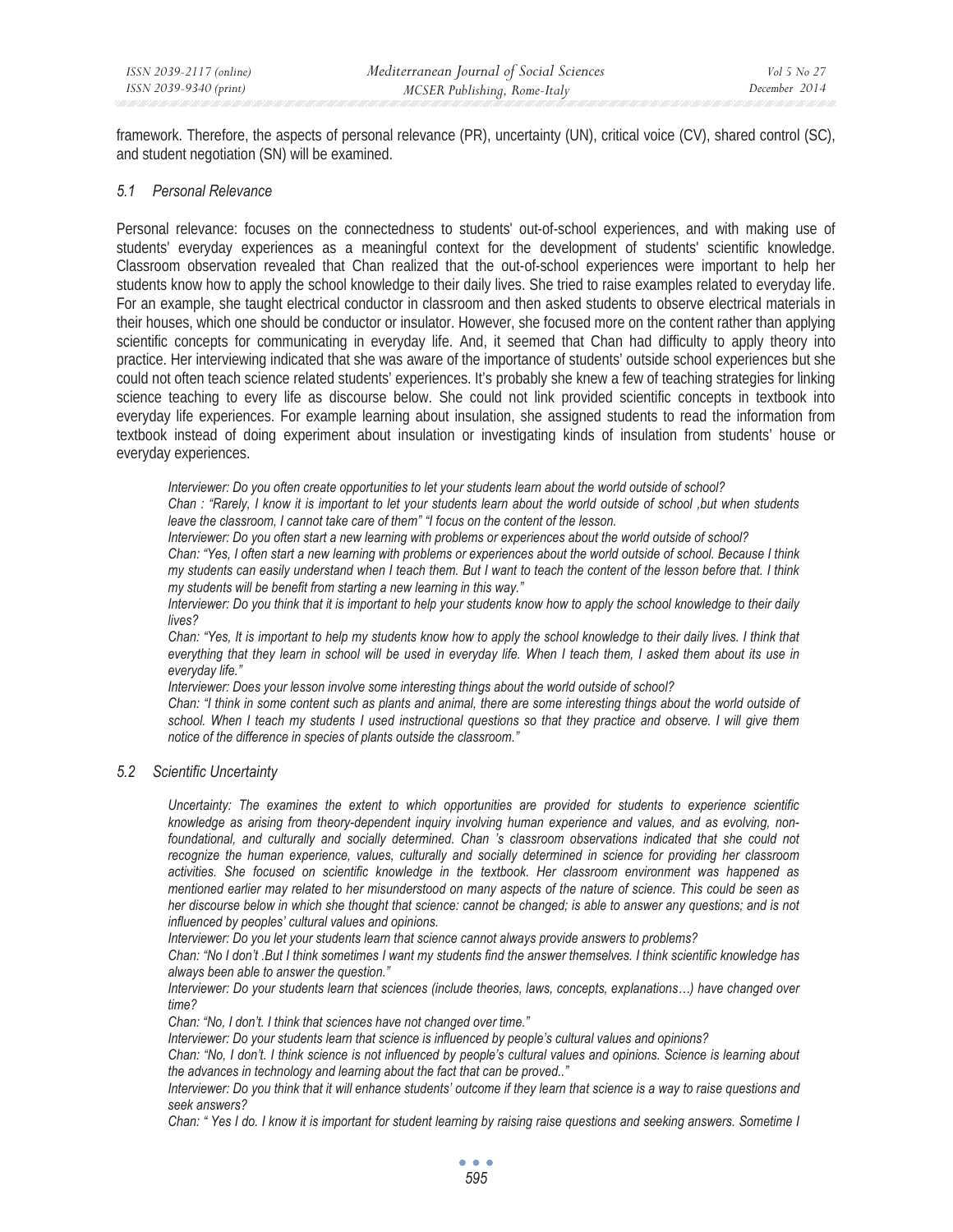*used question approach for students to finding their own answers."* 

#### *5.3 Student Negotiation*

*Student Negotiation: assesses the extent to which opportunities exist for students to explain and justify to other students their newly developing ideas, to listen attentively and reflect on the viability of other students' ideas and, subsequently, to reflect self-critically on the viability of their own idea. It seemed that she wants students develop new idea by themselves but the students aren't involved in the planned lesson. She has the plan for student construct knowledge by themes. Chan tried to enhance students' discussion through her questioning. She tried to probe students' ideas and raise the issues the related to scientific concepts regarding to textbook and ask for students' thinking. However, the majority of students kept quiet. It seemed that students were waiting for the correct answers from teacher. This may related to her role in the classroom. She normally tried to explain scientific knowledge as the fact provided in textbook rather than probe students to construct the meaning of those concepts. She reflected as follow:* 

*Interviewer: Do your students often talk with other students about how to solve problems?* 

*Chan: " Yes I do. When my student they have problem and they talk about to solve problems I let them speak first, and when he did not find the answer to your problems. I'm going to help now. And sometimes I told them 'ask me when you have problem, don't ask your friend'."* 

*Interviewer: Do your students often explain their ideas to other students?* 

*Chan: "Yes I think that sharing ideas among students is important and I encourage them to share their ideas. But it is very rare for them to talk about their ideas. Most of them are waiting to hear from teachers."* 

*Interviewer: Do your students often ask other students to explain their ideas?* 

*Chan: "No they don't. I think that it's important when students ask other students to explain their ideas I encourage them to ask for the others' explanation."* 

*Interviewer: Do your students often explain their ideas to each other?* 

*Chan: "I think that when students explain their ideas to each other, they will learn better. I support and encouragement and praise for what they do.* 

### *5.4 Critical Voice*

*Critical voice: The examines the extent to which a social climate has been established in which students feel that it is legitimate and beneficial to question the teacher's pedagogical plans and methods, and to express concerns about any impediments to their learning. Chan science classroom's observation refer to the students aren't involved in the planned lesson. She has been serious about content. When she taught, she focused only content and not allow students ask questions in addition to the lessons. The classroom environment did not show critical voice when she do not give students the opportunity to express them ideas by the students cannot get up on time and she thought that better learning by using textbook . She reflected as follow:* 

*Interviewer: Have your students ever questioned the content and the way they are being taught?* 

*Chan: No they do not. I think it will not helpful if students question the content and the way they are being taught." Interviewer: Do you think that your students learn better when they are allowed to question what or how they are being taught?* 

*Chan: "I had planned to teach them, when I let the students design their own learning it.* 

*Interviewer: How often your students ask you to clarify the activities that are confusing?* 

*Chan : " Sometimes, there are some activities that my student are confusing such as energy, when they ask me about the activities that confusing I think it will be helpful for them. It will help them to understand them better." Interviewer: How often your students express their concern about anything that obstructs them from their learning? Chan: "Rarely, because I will try to explain each detail about the content they are learning. I think it will be helpful if students express their concern about anything that obstructs them from their learning and they ask me those things."* 

### *5.5 Shared control*

*Shared Control*: Students can being invited to share with the teacher control of the learning environment, including the articulation of learning goals, the design and management of learning activities, and the determination and application of assessment criteria. Observation in the classroom of Chan showed that the students did not have opportunities to take part in introduction, explaining experimental results and discussing collected data. Chan showed limited experience to shared and organize classroom. She did not provide issues to share and design for student help in assessment and management of learning activity in class. The method of the teacher did not support the constructivist learning paradigm. Results from the interview can be reflected as following: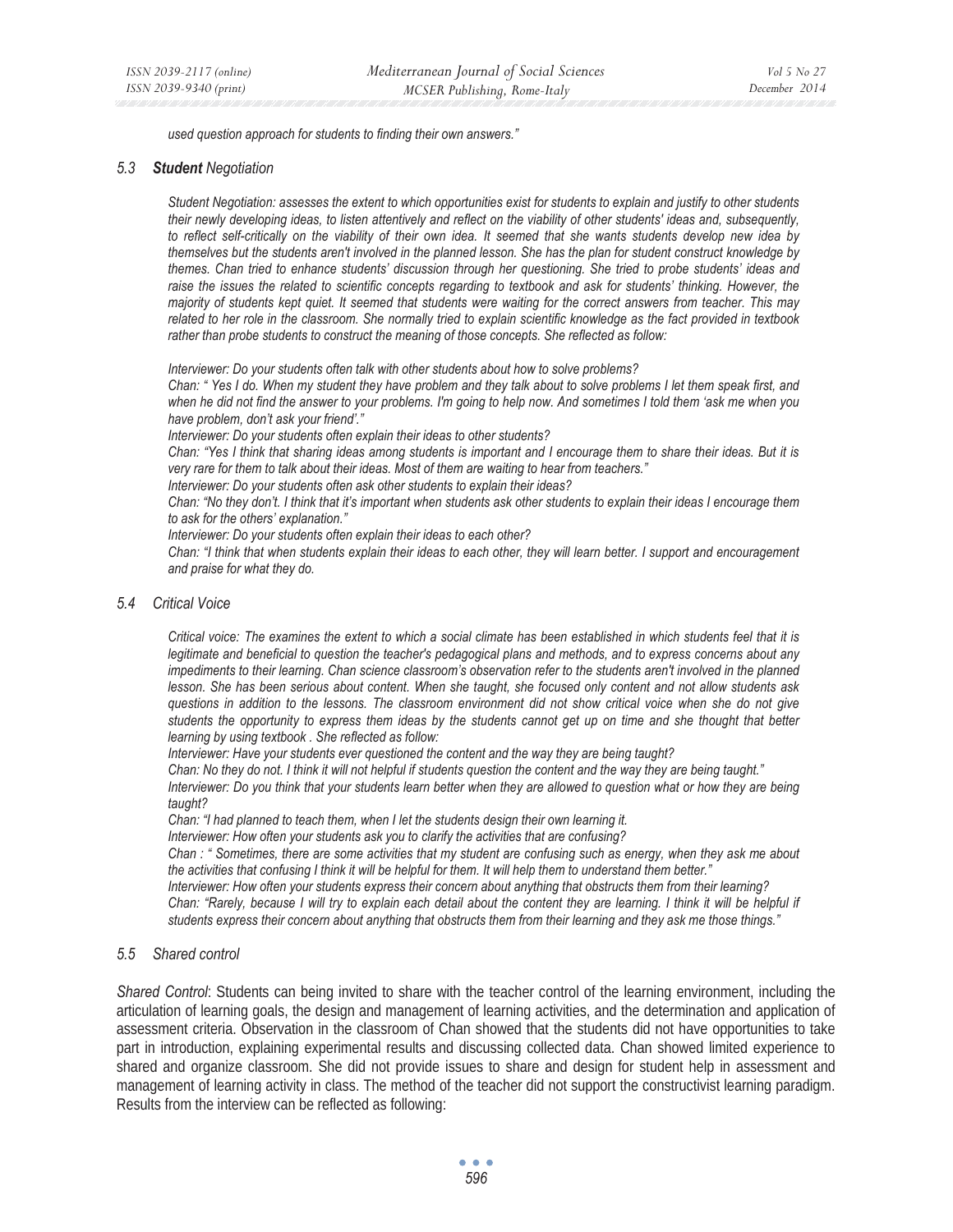*Interviewer: Have you ever let the students help you to plan what they are going to learn? Chan: No, I think that it will not be helpful if my students help me to plan." Interviewer: Have you ever let the students help you to decide how well they are learning? Chan: No, I think that it will not be helpful if students help me to decide how well they are learning." Interviewer: Have you ever let the students help you to decide which activities work best for them? Chan: "No, I think that it will not be helpful if my students help me to decide which activities work best for them." Interviewer: Do your students often let you know if they need more/less time to complete an activity? Chan: "Sometimes they feel that it is an activity that is difficult, but there is less time to do things. Sometimes I agree with them and I use explanation to save time."* 

#### **6. Conclusion**

The study found that schools, parent network, teachers and students should cooperate in improving and learning based on constructivist is more practical and construct new sustainable culture of learning based on constructivist.

However, when considering opinions about learning environments under the context of Thai curriculum, it was found that students had decided to participate in learning activities at low degree. Teachers should encourage or stimulate students to participate in learning decisions such as activity planning in the classroom, learning design, evaluation of activities, and reasoning in considering the activities of teaching and learning in the classroom such as timing the activities, specifying the content of the course, defining problems in learning and so on.

#### **References**

- Bransford, J., Brown, A., & Cocking, R. (2000). *How People Learn: Brain, Mind, and Experience & School*. Washington, DC: National Academy Press.
- Driver, R. (1989). Students' conceptions and the learning of science. *International Journal of Science Education*, 11(5): 481 490.
- Duit R. and Treagust D.F., (1995), Students' conceptions and constructivist teaching approaches. In B.J. Fraser and H.J. Walberg (Eds.), *Improving science education*, The National Society for the Study of Education, Chicago, IL, pp. 46-49.
- Duit, R., & Treagust, D. (2003). Conceptual change: a powerful framework for improving science teaching and learning. *International Journal of Science Education*, 25, 671-688.
- Institute for the Promotion of Teaching Science and Technology (IPST). (2002). *The Manual of content of science learning*. Bangkok, Thailand: Curusapha ladphoa.
- Merriam, S. B. (1998). *Qualitative Research and Case Study Applications in Education. Revised and Expanded from "Case Study Research in Educatio*. San Francisco: Jossey-Bass Publishers.
- McRobbie, C. & Tobin, K. (1997). A social constructivist perspective on learning environments. *International Journal of Science Education*, 19(2), 193-208.
- Office of the National Education Commission. (1999). **"**The National Education Act of 1999, as amended (no.2) of 2002". Bangkok: Auksornthai. 13-16.
- Steffe, L.P. and Gale, J. (1995*). Constructivism in Education*. New Jersey : Lawrence Erlbaum Associates, Inc.
- Taylor, P.C*.* (1992). *An interpretive study of the role of teacher beliefs in the implementation of constructivist theory in a secondary mathematics classroom.* Unpublished doctoral thesis. Curtin University, Perth, Australia.
- Taylor, P.C. (1993). The influence of researcher beliefs on constructivist teaching practice. In K. Tobin (Ed.), *The practice of constructivism in science and mathematics education* (pp. 267-297). Washington, DC: American Association for the Advancement of Science.
- Taylor, P.C. (1994b, Dec). *Collaborative classroom-based action research: Persuasion or coercion?* Paper presented at the symposium on Contemporary Approaches to Research in Mathematics, Science and Environmental Education, Deakin University, Burwood, Victoria.
- Taylor, P.C., & Fraser, B.J. (1991). *CLES: An instrument for assessing constructivist learning environments*. Paper presented at the annual meeting of the National Association for Research in Science Teaching, The Abbey, Fontane, Wisconsin.
- Taylor, P.C., Fraser, B.J, & Fisher, D.L. (1997). Monitoring the development of constructivist learning environments*. International Journal of Educational Research,* 27(4), 293-302
- Taylor, P.C., Fraser, B.J. & White, L.R. (1994, April). *The revised CLES: A questionnaire for educators interested in the constructivist reform of school science and mathematics*. Paper presented at the annual meeting of the American Educational Research Association, Atlanta, GA.
- Tobin, K.(1993). *The practice of constructivism in science and mathematics education*. Washington, DC: American Association for the Advancement of Science.